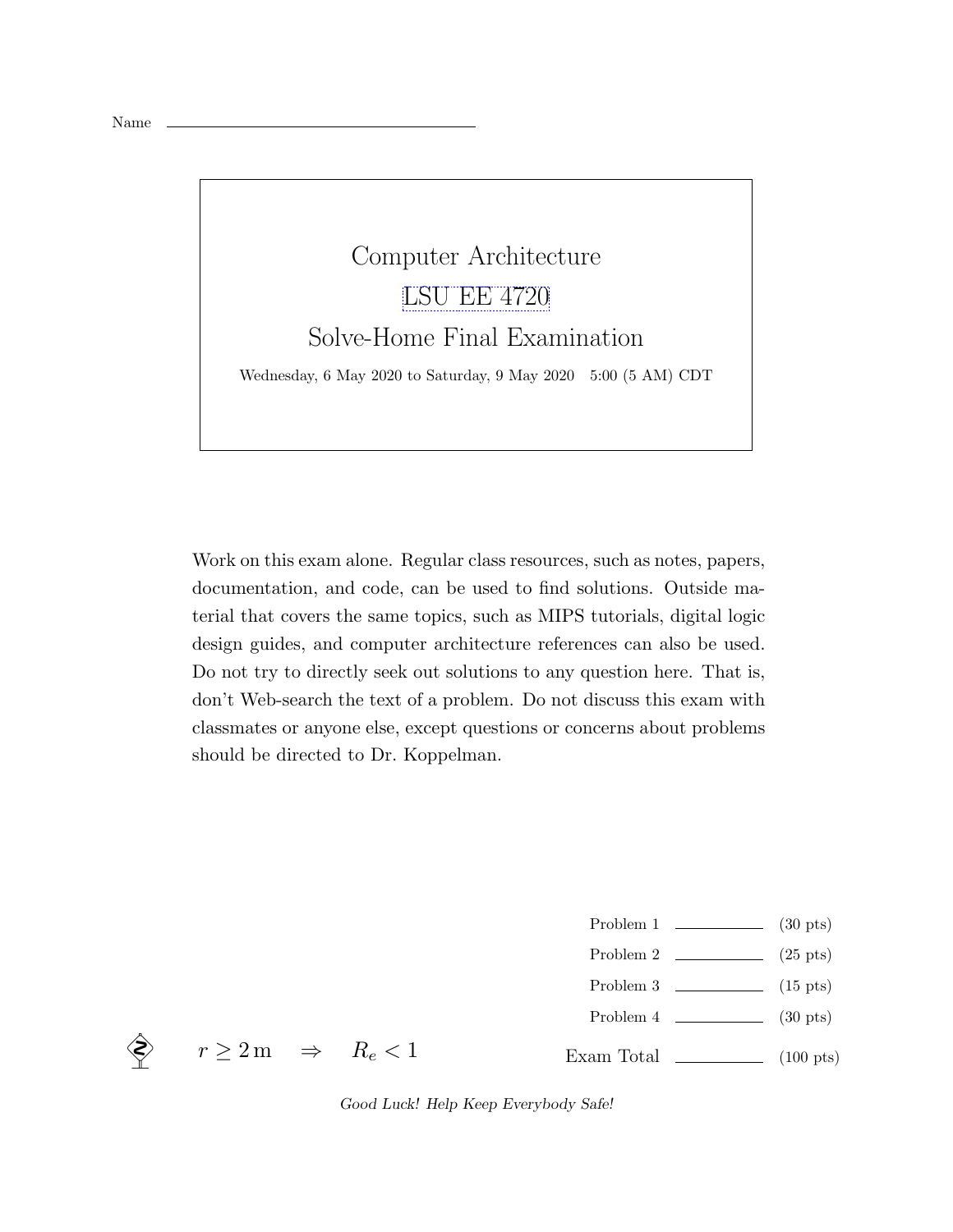Problem 1: (30 pts) The two-way superscalar MIPS implementation below has an ALU in the MX (née ME) stage, call it the second-chance ALU. For this problem the second-chance ALU will be connected so that two stall situations are avoided. A slightly similar problem appeared on the Spring 2006 Midterm Exam in Problem 2. It's okay to look at the problem and solution.



Yes, it's small! Use the next page for the solution.

(a) The sub in the code below suffers a stall due to a dependence with the other instruction in the same fetch group. Connect the second-chance ALU so that the stall is avoided. The changes must not break existing functionality and must not result in stalls for unrelated code. In particular note that the add does not stall in either version.

```
# Cycle 0 1 2 3 4 5 6 7 # Unmodified Implementation
ori R3, r1, 0xff IF ID EX ME WB
xor R2, r8, r9 IF ID EX ME WB
add R1, R2, R3 IF ID EX ME WB
sub R4, R1, r5 IF ID -> EX ME WB
and r7, r8, R4 IF -> ID EX ME WB
# Cycle 0 1 2 3 4 5 6 7
# Cycle 0 1 2 3 4 5 6 7 # With second-chance ALU.
ori R3, r1, 0xff IF ID EX MX WB
xor R2, r8, r9 IF ID EX MX WB
add R1, R2, R3 IF ID EX MX WB # No stall in either implementation.
sub R4, R1, r5 IF ID EX MX WB # No stall due to second-chance ALU!
and r7, r8, R4 IF ID -> EX MX WB # Stall due to second-chance ALU.
# Cycle 0 1 2 3 4 5 6 7
```
Connect second-chance ALU to avoid the stall by the sub and allowing code to execute as in the sample above. The connections should work for any pair of dependent, ALU-using, non-memory instructions.

Pay attention to cost. Assume that a pipeline latch bit costs twice as much as a multiplexor bit.

Do not add unneeded bypass paths.  $\vert$  Don't break existing functionality.

(b) The code below suffers a load/use stall. Add the minimum number of connections to the second-chance ALU so that such load/use stalls (in which the using instruction is in slot 1) can be avoided.

| add r3, r2, r3           |  | IF ID EX ME WB |                              |  |
|--------------------------|--|----------------|------------------------------|--|
| 1w r4, 5(r1)             |  | IF ID EX ME WB |                              |  |
| ori $r6$ , $r1$ , $0xff$ |  | IF ID EX ME WB |                              |  |
| sub $r5$ , $r3$ , $r4$   |  |                | IF ID $\rightarrow$ EX ME WB |  |

Add connections to the second-chance ALU to avoid load/use stalls when the using instruction (such as the sub in the example) is in slot 1.

Pay attention to cost, use the same cost assumption as given in the previous part.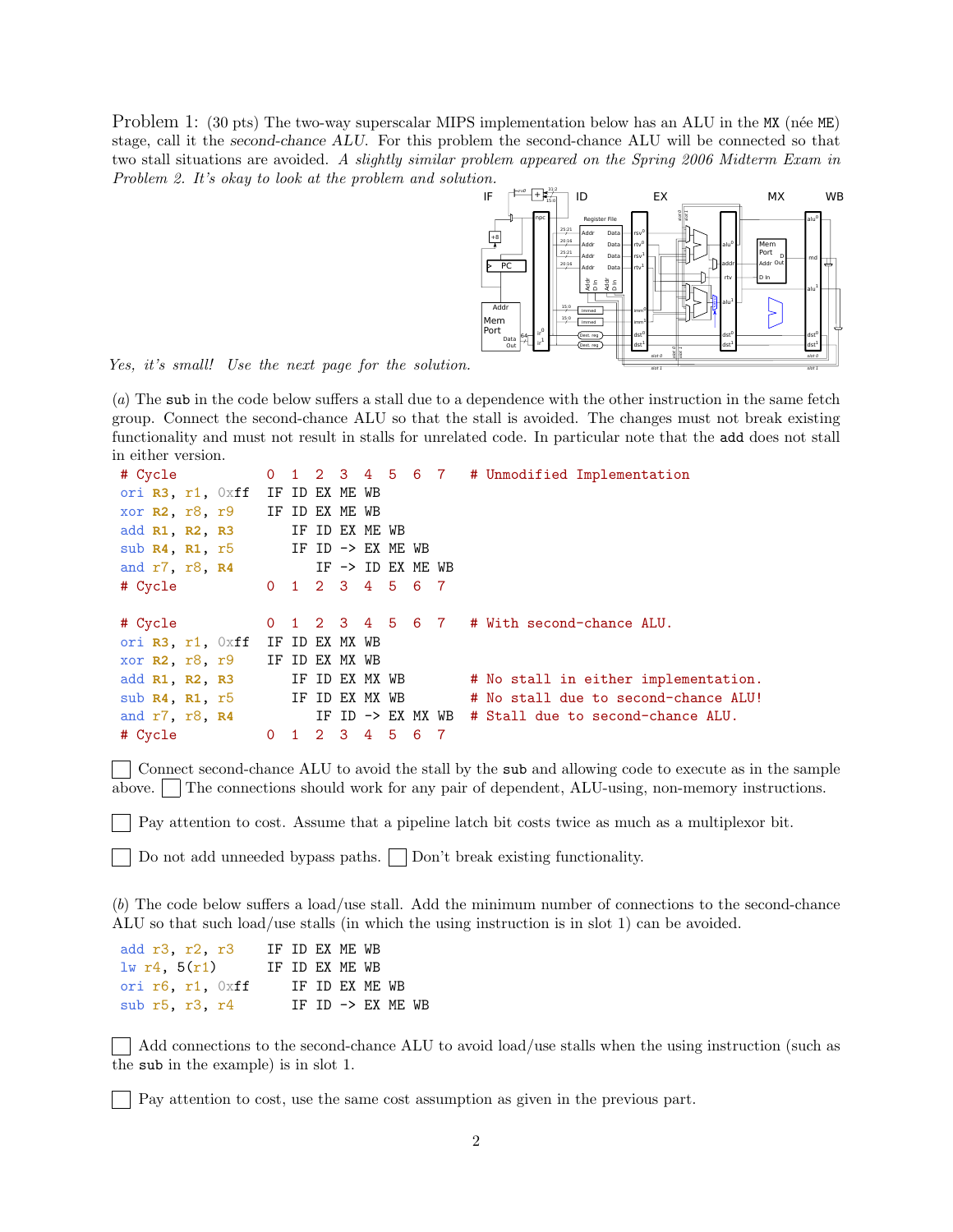(c) In the code below the sub does not stall due to the second-chance ALU but the and does stall. Add control logic to generate a stall signal for cases such as this.

| # Cycle 0 1 2 3 4 5 6 7         |  |  |  |  |                                                     |
|---------------------------------|--|--|--|--|-----------------------------------------------------|
| ori R3, r1, Oxff IF ID EX MX WB |  |  |  |  |                                                     |
| xor r2, r8, r9 IF ID EX MX WB   |  |  |  |  |                                                     |
| add R1, r2, R3 IF ID EX MX WB   |  |  |  |  |                                                     |
| sub R4, R1, r5 IF ID EX MX WB   |  |  |  |  | # No stall due to second-chance ALU!                |
| and r7, r8, R4                  |  |  |  |  | IF ID -> EX MX WB # Stall due to second-chance ALU. |
| # Cycle 0 1 2 3 4 5 6 7         |  |  |  |  |                                                     |

Add logic to generate a stall signal for the situation described above.  $\Box$  The logic should work for any  $\mathbf{L}$ instruction dependent on an instruction using the second-chance ALU.

Pay attention to cost, use the same cost assumption as given in the previous part.

(d) Generate the select signal for the EX stage multiplexor shown in blue. The control logic should work for the intra-group dependence case. (The control logic does not need to work for the load/use case.)

Add logic for the select signal for the intra-group dependence. The logic should work for any pair of dependent, ALU-using, non-memory instructions.

Pay attention to cost, use the same cost assumption as given in the previous part.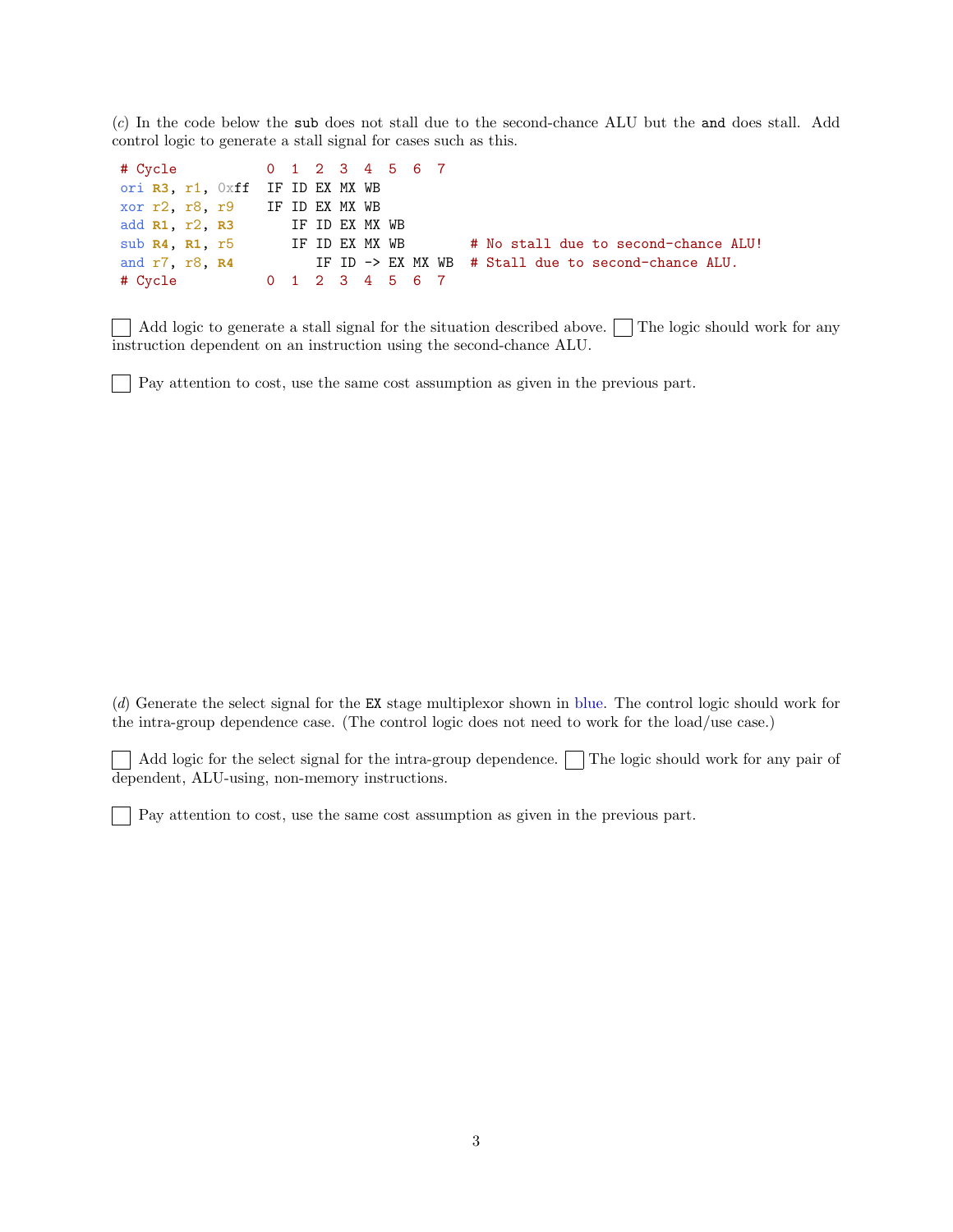

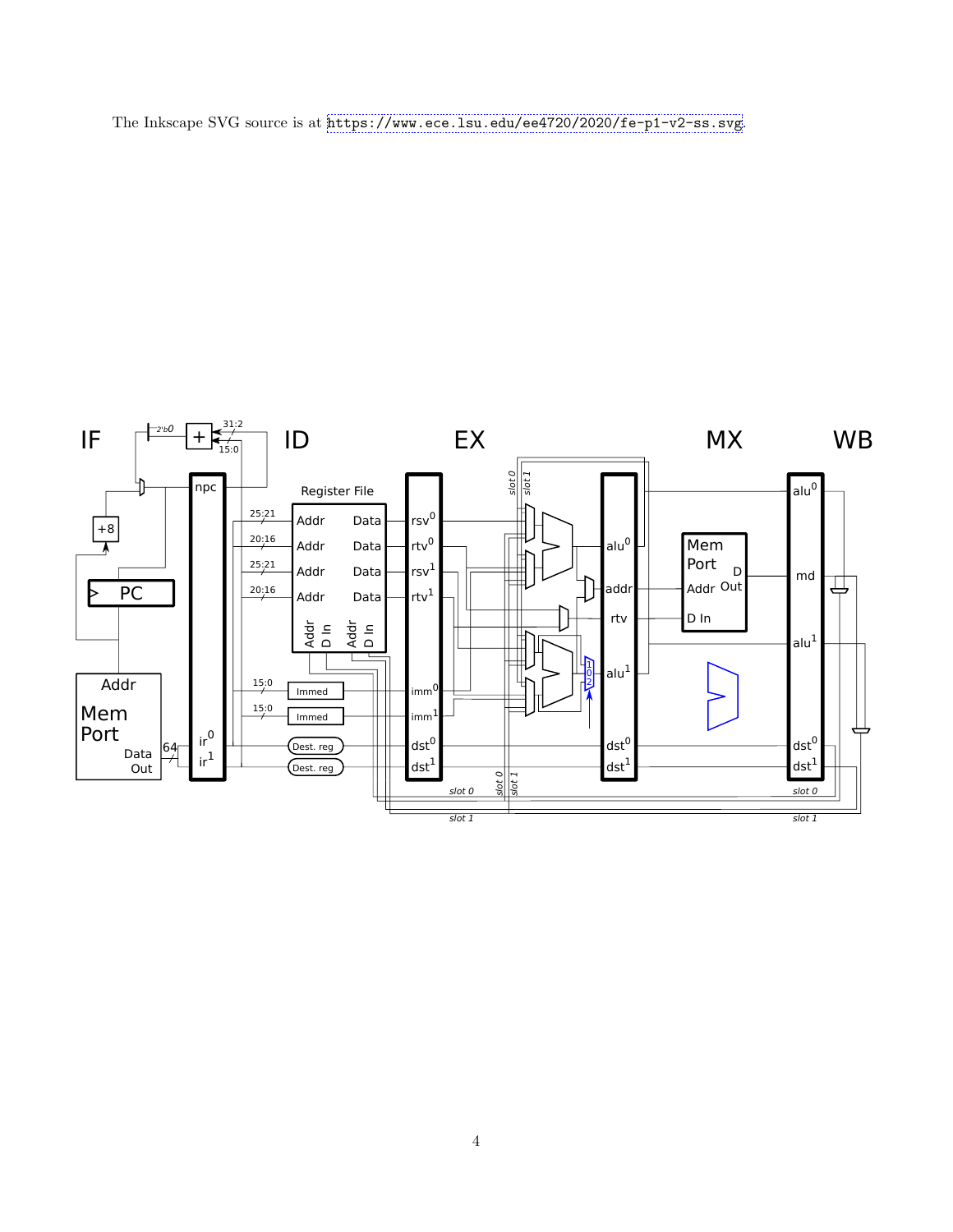

(a) Show the execution on the FP pipeline below, note that the adder unit has an initiation interval of 2.



Show execution.  $\Box$  Pay attention to how the FP add unit should operate.  $\Box$  Don't forget to check for dependencies.

lwc1 f2, 0(r1)

add.s f0, f2, f4

add.s f1, f2, f5

add.s f3, f1, f6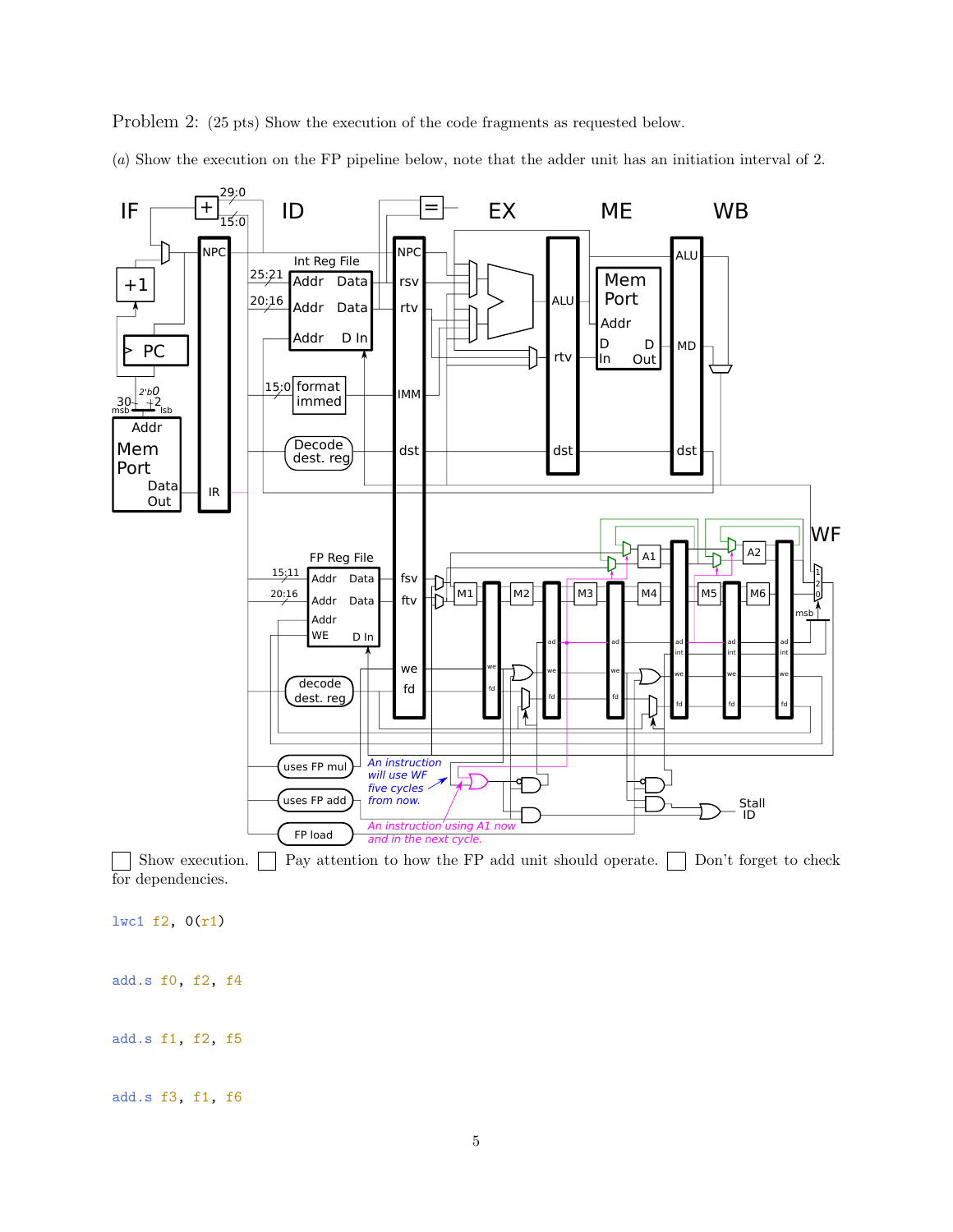(b) Show the execution on the FP pipeline below, note that the adder unit is different than the previous problem and from other examples covered in class.



Show execution.  $\Box$  Pay attention to how the FP add unit should operate.  $\Box$  Don't forget to check  $\blacksquare$ for dependencies.

lwc1 f2, 0(r1) add.s f0, f2, f4 add.s f1, f2, f5

add.s f3, f1, f6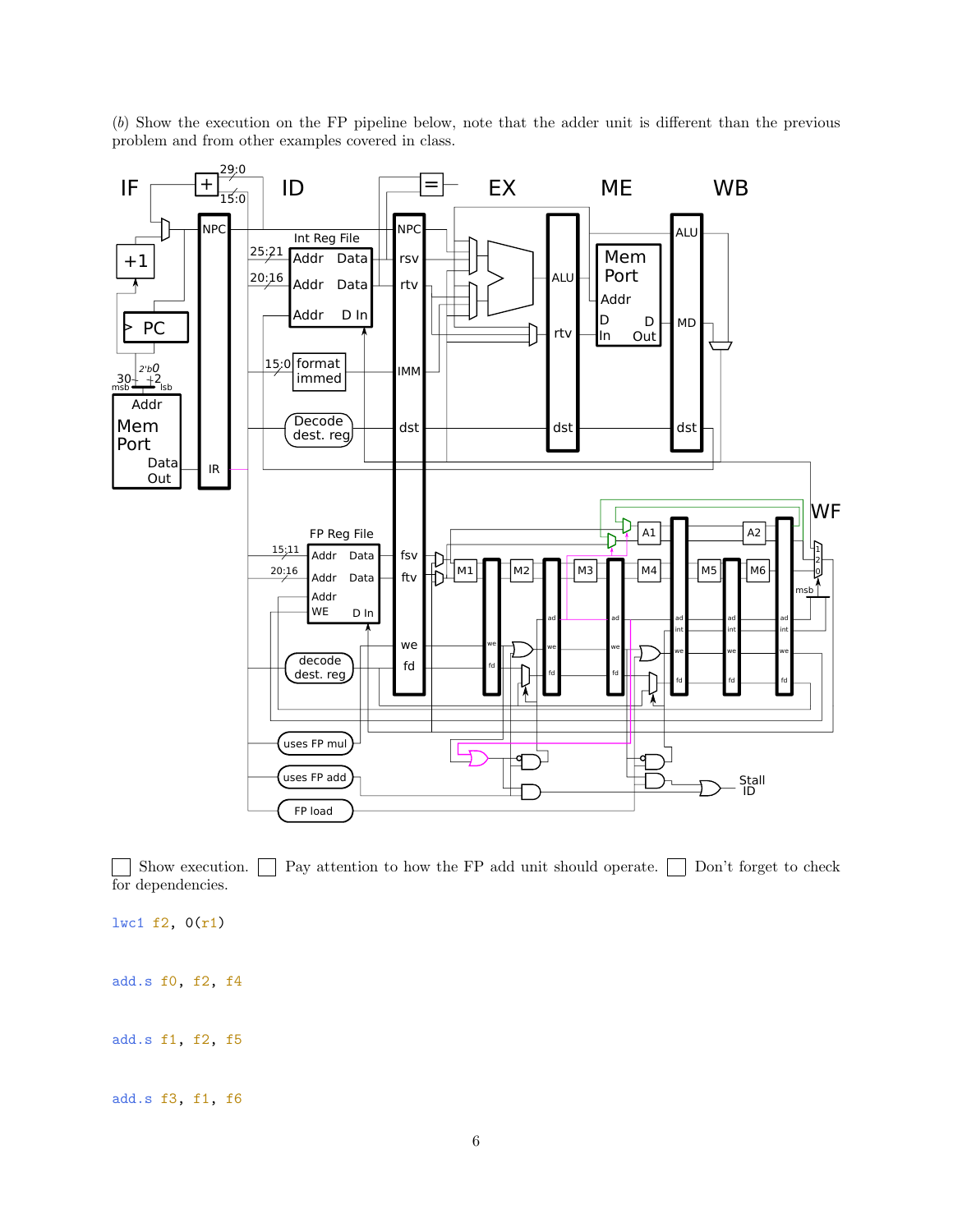(c) Show the execution of the code on the implementation below. Find the CPI for a large number of iterations.



Show execution on the illustrated implementation with the branch taken.  $\Box$  Find the CPI for a large number of iterations.

## LOOP:

addi r2, r2, 16 lw r1, 8(r2) sw r1, 12(r3)

bne r3, r4, LOOP

addi r3, r3, 32

sub r10, r3, r2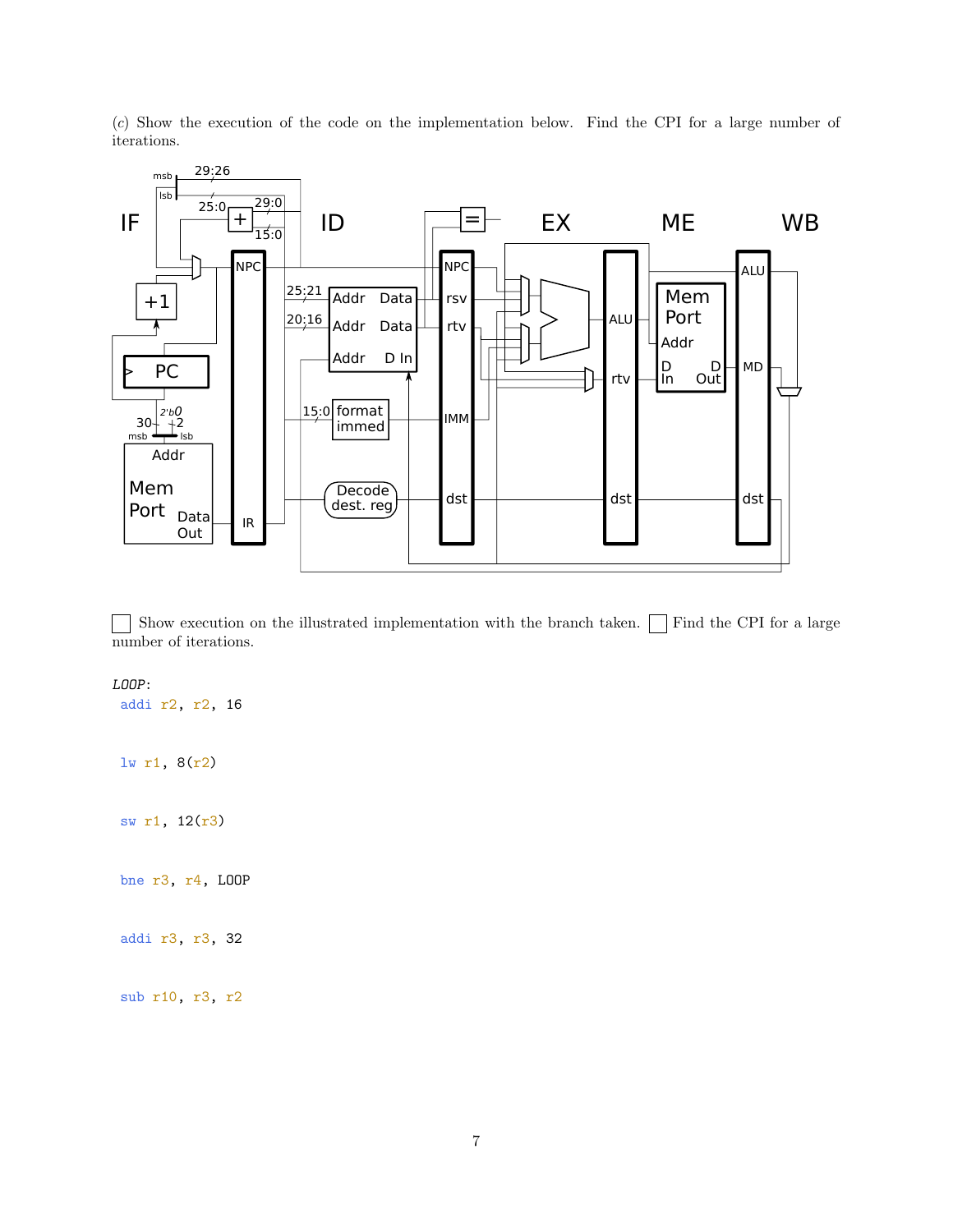(d) Show the execution of the code on the 2-way superscalar MIPS implementation illustrated below, and find the CPI for a large number of iterations. This is not the same as the implementation from Problem 1. Instruction fetch is of aligned groups.



Show execution on the illustrated implementation.  $\Box$  Find the CPI for a large number of iterations.  $\blacksquare$ 

Take aligned fetch into account, the address of LOOP is  $0x1000$ . Pay attention to available bypass paths.

## LOOP:

addi r2, r2, 16

lw r1, 8(r2)

sw r1, 12(r3)

bne r3, r4, LOOP

addi r3, r3, 32

sub r10, r3, r2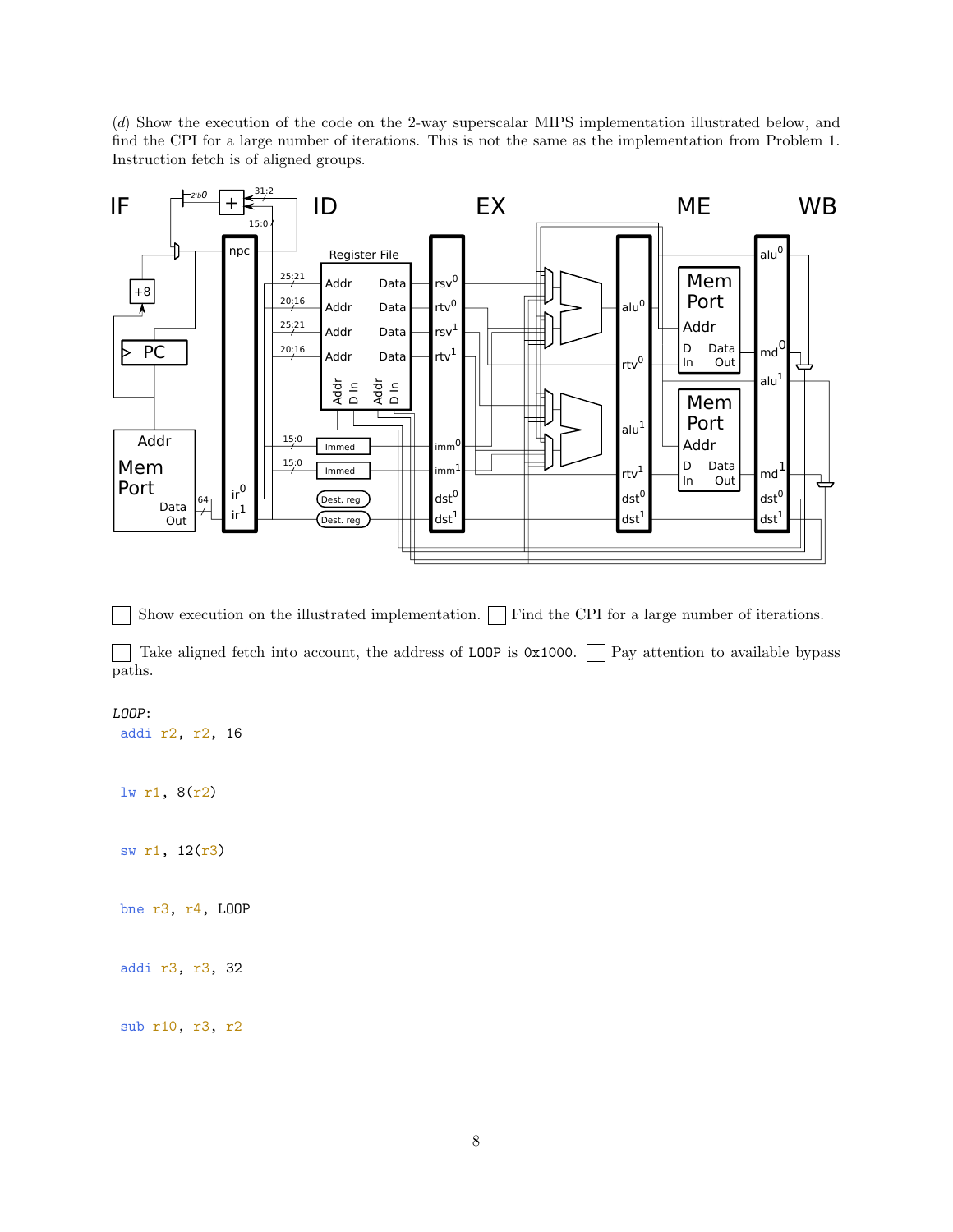(e) The code fragment below is the same as the one from the previous problem and is to run on the same superscalar system. Re-write the code so that it runs with fewer stalls (and of course does the same thing), and compute the CPI for a large number of iterations. Extra instructions can be added before or after the loop. Do not unroll the loop.

Re-write code to minimize stalls on the superscalar implementation.  $\blacksquare$ 

 $\fbox{1}$  Compute the CPI of the re-written code for a large number of iterations.

## LOOP:

addi r2, r2, 16 lw r1, 8(r2) sw r1, 12(r3) bne r3, r4, LOOP addi r3, r3, 32 sub r10, r3, r2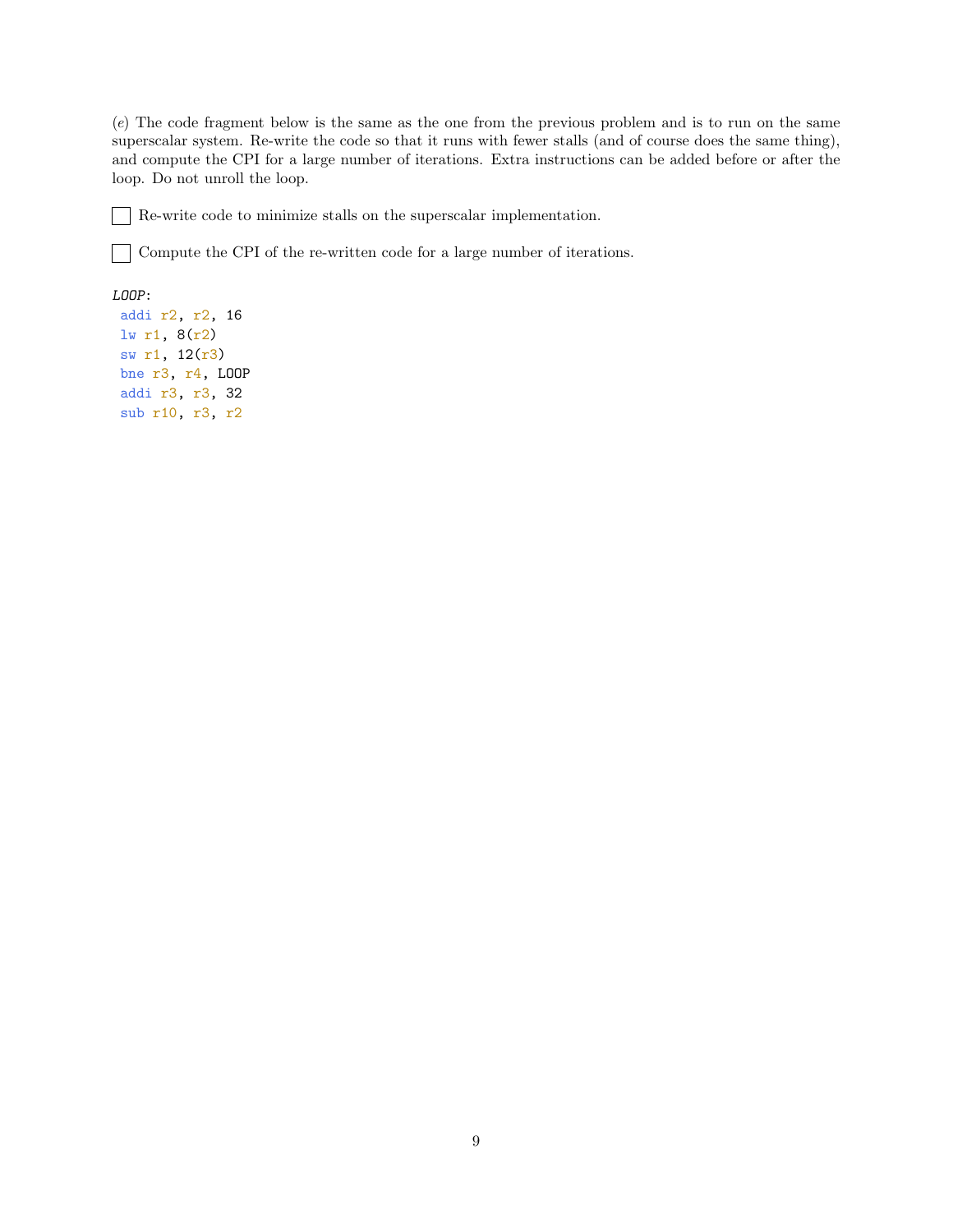Problem 3: (15 pts) Answer the following branch prediction questions.

(a) Code producing the branch patterns shown below is to run on several systems, each with a different branch predictor. All systems use a 2<sup>12</sup> entry BHT. One system has a bimodal predictor and the other systems have a local predictor, the length of the local history is given in the questions below.

Answer each question below, the answers should be for predictors that have already warmed up. Show work or provide brief explanations.

B1: N N N N T T N N N N T T ...

B2: T T T T T T T T T T T T ...

What is the accuracy of the bimodal predictor on branch B1?

What is the accuracy of a local predictor with a 12-outcome local history on branch B1 and ignoring B2.

What is the accuracy of a local predictor with a 2-outcome local history on branch B1 and ignoring B2.

What is the accuracy of a local predictor with a 2-outcome local history on branch B1 and taking into account B2.

What is the minimum local history size so that branch B1 is predicted with 100% accuracy, taking into account B2.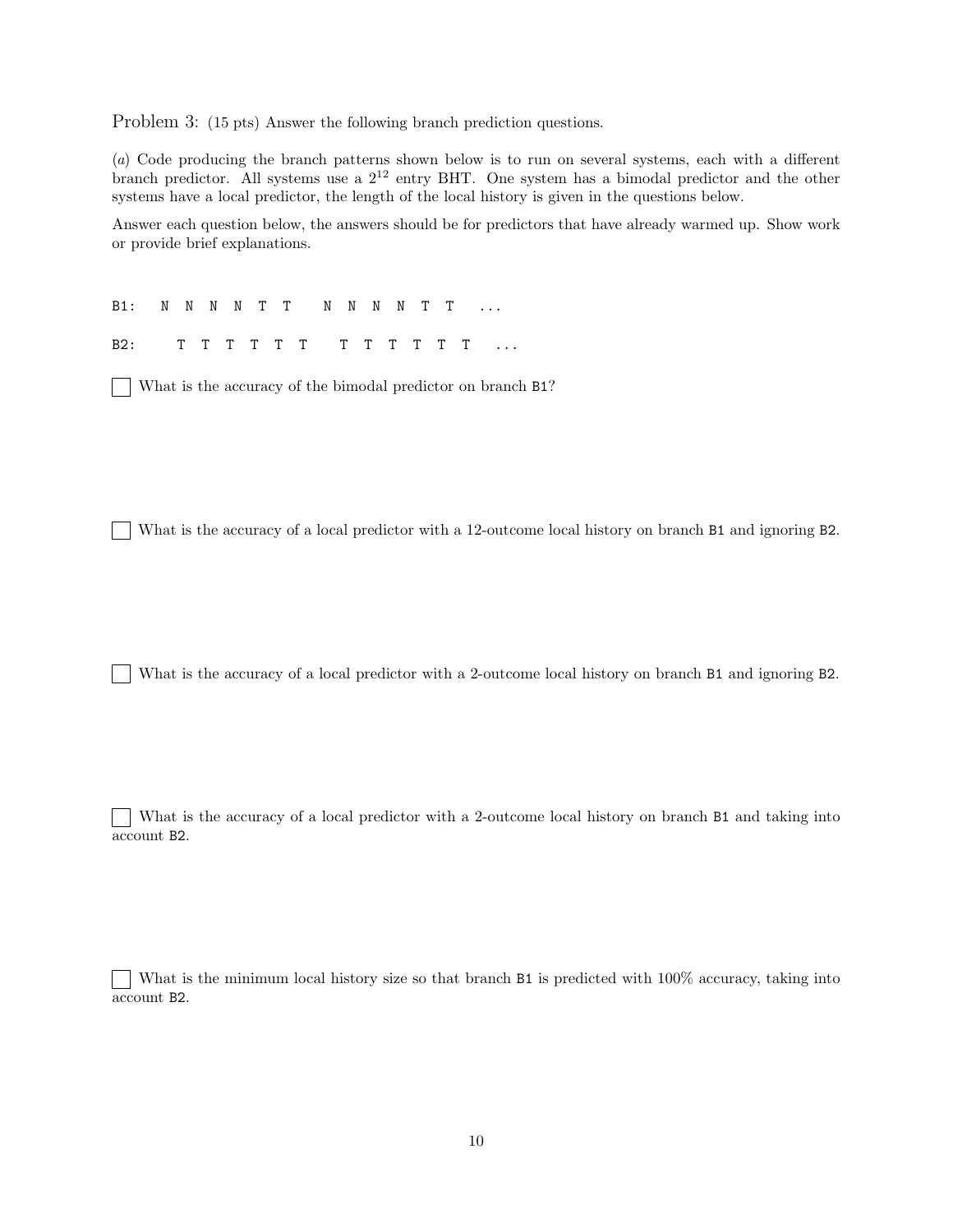(b) Appearing below is a diagram of a local predictor. The local predictor illustrated has a specific BHT size and an h-outcome local history size. The BHT size does not necessarily match the BHT in the prior part. Determine the amount of storage, in bits, used by the BHT and PHT for a 16-bit local history. Assume that Target is stored efficiently.



Amount of storage for PHT is:

Assumption about Target:

Amount of storage for BHT is: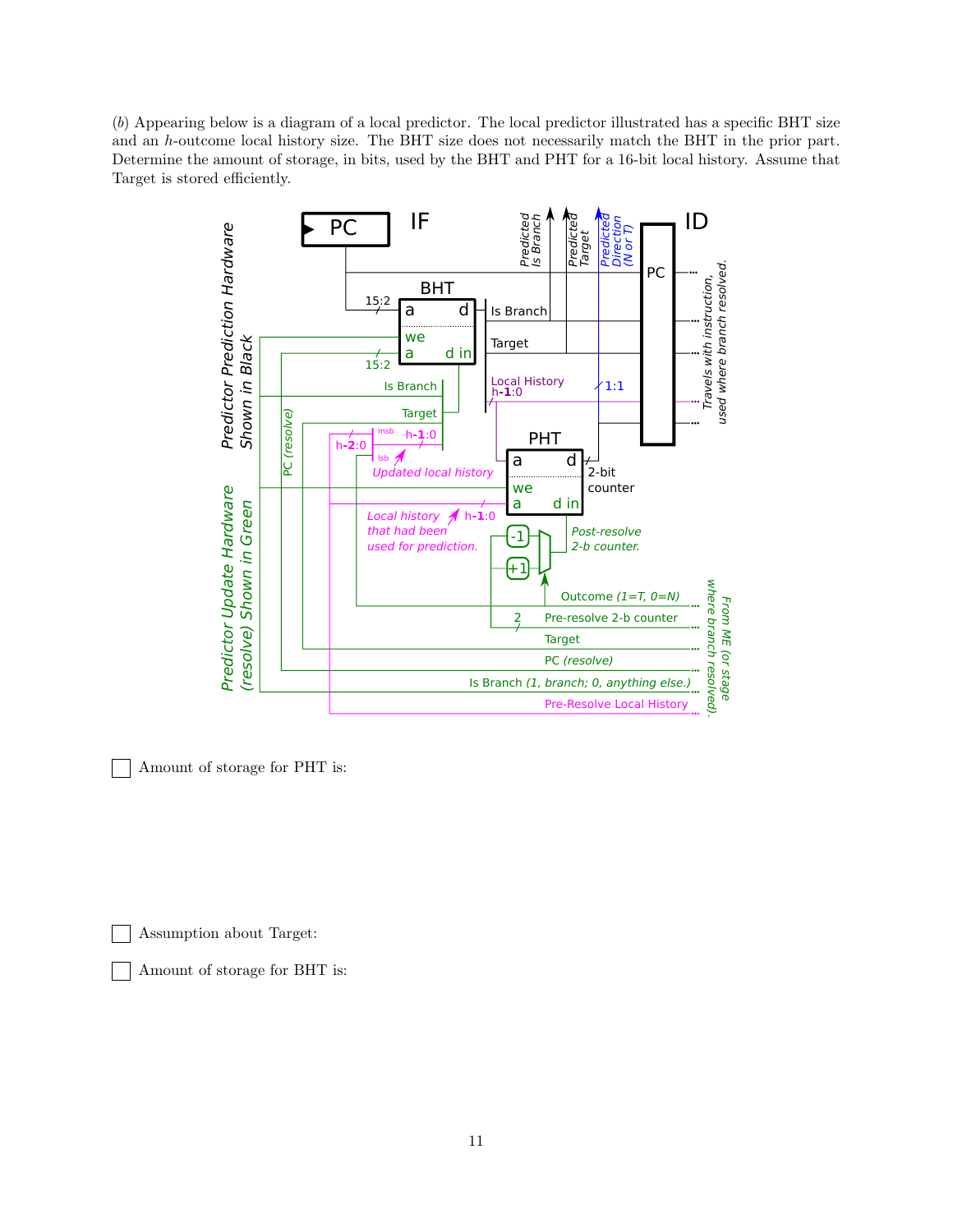Problem 4: (30 pts) Answer each question below.

(a) Appearing below are the three integer MIPS I instruction formats. Consider a modified form of MIPS in which there are 64 rather than 32 integer registers. A goal is compatibility with MIPS-I code and to use as few new opcodes and function field values as possible. Modify each format so that it can use 64 registers and explain what new opcodes (if any) are needed and any assumptions about existing MIPS-I instructions. Hint: For one case there's nothing to do, for one case many opcodes will be needed, for one case only a few.

|         | Modification for 64-register MIPS. |       |       |                   |       |       |       |       |          |          | Describe what new opcode/func values are needed for, if any. |
|---------|------------------------------------|-------|-------|-------------------|-------|-------|-------|-------|----------|----------|--------------------------------------------------------------|
|         | Opcode                             |       | RS    |                   | RT    |       | RD    | SА    | Function |          |                                                              |
|         |                                    |       |       |                   |       |       |       |       |          |          |                                                              |
| MIPS R: |                                    |       |       |                   |       |       |       |       |          |          |                                                              |
|         | 31                                 |       | 26 25 |                   | 21 20 |       | 16 15 | 11 10 | 6 5      | 0        |                                                              |
|         |                                    |       |       |                   |       |       |       |       |          |          |                                                              |
|         |                                    |       |       |                   |       |       |       |       |          |          |                                                              |
|         |                                    |       |       |                   |       |       |       |       |          |          |                                                              |
|         |                                    |       |       |                   |       |       |       |       |          |          |                                                              |
|         | Modification for 64-register MIPS. |       |       |                   |       |       |       |       |          |          | Describe what new opcode/func values are needed for, if any. |
|         | Opcode                             |       | RS    |                   | RT    |       | Immed |       |          |          |                                                              |
| MIPS I: |                                    |       |       |                   |       |       |       |       |          |          |                                                              |
|         | 31                                 | 26 25 |       | $21\hskip 4pt 20$ |       | 16 15 |       |       |          | $\theta$ |                                                              |
|         |                                    |       |       |                   |       |       |       |       |          |          |                                                              |
|         |                                    |       |       |                   |       |       |       |       |          |          |                                                              |
|         |                                    |       |       |                   |       |       |       |       |          |          |                                                              |
|         |                                    |       |       |                   |       |       |       |       |          |          |                                                              |
|         |                                    |       |       |                   |       |       |       |       |          |          |                                                              |
|         | Modification for 64-register MIPS. |       |       |                   |       |       |       |       |          |          | Describe what new opcode/func values are needed for, if any. |
|         | Opcode                             |       | П     |                   |       |       |       |       |          |          |                                                              |
| MIPS J: |                                    |       |       |                   |       |       |       |       |          |          |                                                              |
|         | 31                                 | 26 25 |       |                   |       |       |       |       |          | 0        |                                                              |

(b) Chip A has five 4-way superscalar cores. Chip B has 20 scalar cores. The cores are similar to our pipelined MIPS implementations. All cores use a 1 GHz clock. Yes, up until this comment the question is identical to one asked on the Spring 2019 final exam. The SPECcpu benchmarks are run on each chip. Recall that SPECcpu can be run to compute a speed score and a rate score. (Don't confuse speed/rate with base/peak or int/FP.) Feel free to visit the SPEC site to help answering this question.

|  | Which chip would likely score higher (better) on the SPECspeed2017int benchmarks, |  |
|--|-----------------------------------------------------------------------------------|--|
|  | $\bigcap$ Chip A or $\bigcap$ Chip B. $\bigcap$ Explain.                          |  |

| Which chip would likely score higher (better) on the SPECrate 2017int benchmarks, |
|-----------------------------------------------------------------------------------|
| $\bigcap$ Chip A or $\bigcirc$ Chip B. $\bigcap$ Explain.                         |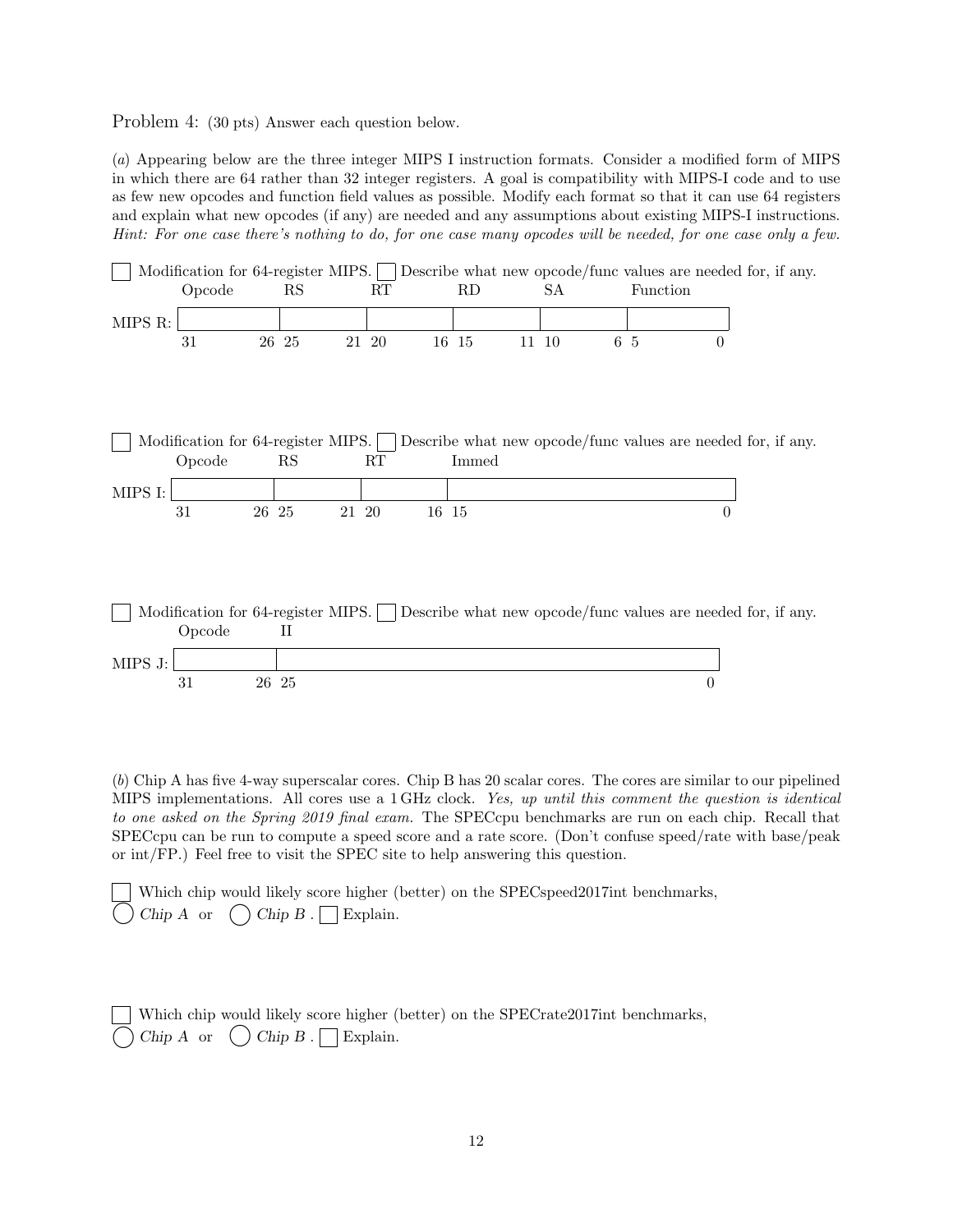(c) Our goal is to build a machine that can execute eight floating-point operations per cycle. Two machines are under consideration, an 8-way superscalar system implementing ISA I, and a 2-way superscalar system with an 8-lane vector unit implementing ISA IV, which is like I but with vector instructions. Both machines run at 1 GHz, and both can sustain eight billion floating-point operations per second.

Which machine is likely to be more expensive?  $\vert \vert$  Explain.

Which machine is likely to be faster on typical code?  $\Box$  Explain with  $\Box$  a code example.

(d) In MIPS and many other RISC ISAs memory accesses must be aligned. For example, a lw instruction, which loads a four-byte value, must load from an address that is a multiple of 4. The execution of a lw loading from an address that is not a multiple of 4 will result in an exception (and on Linux system resulting in the Bus Error signal handler being called). As we pointed out in class, integer instructions, and especially load and store instructions, in any reasonable ISA would be required to raise precise exceptions. MIPS is certainly reasonable in this respect.

Suppose that a program uses non-aligned addresses in memory accesses, but is otherwise correct. That is, the program would run correctly if the load could handle a non-aligned address. (After all, CISC ISA load instructions can do it.) But on MIPS it raises an exception as soon as a non-aligned load or store is attempted. Suppose further that re-writing the program is not feasible.

Explain how we can take advantage of precise exceptions so that this program would run correctly. A code example would be nice but not necessary.

Explain why it would be impossible if loads only raised deferred exceptions. (Assume that aligned accesses work fine with such loads.)